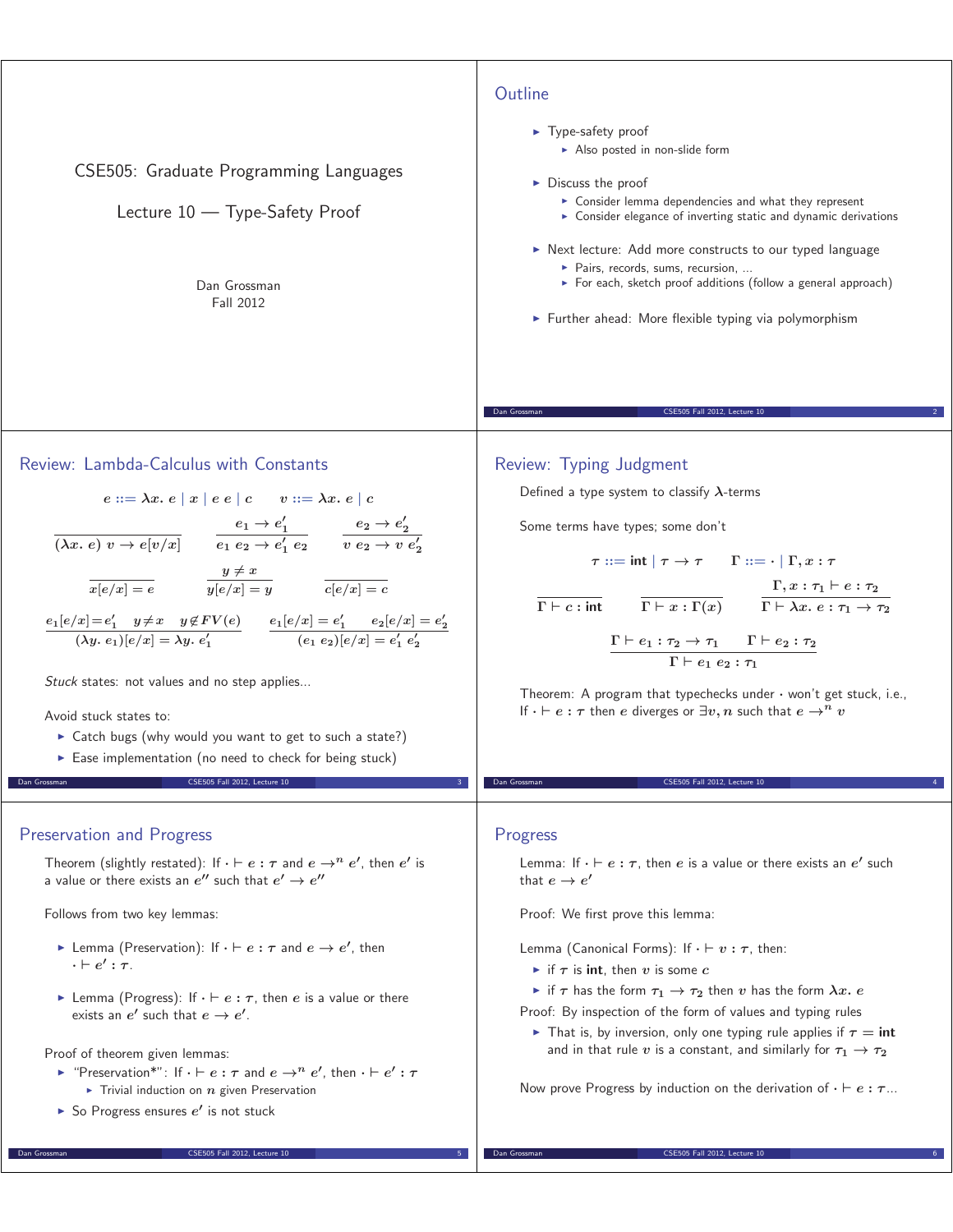# Progress: Induction on derivation of *· e* **:** *τ*

Derivation must end with one of four rules:

- $\triangleright$   $\cdot \vdash x : \tau$  impossible because  $\cdot \vdash e : \tau$
- $\blacktriangleright$   $\cdot \vdash c : \mathsf{int} \longrightarrow \mathsf{then} \; e \; \mathsf{is} \; \mathsf{a} \; \mathsf{value}$
- $\blacktriangleright$   $\cdot \vdash \lambda x.\ e:\tau$  then  $e$  is a value
- $\triangleright$   $\cdot \vdash e_1 \ e_2 : \tau$  where  $\exists \tau' \cdot \cdot \vdash e_1 : \tau' \rightarrow \tau$  and  $\cdot \vdash e_2 : \tau'$ By induction  $e_1$  is some  $v_1$  or can become some  $e'_1$ . If it can become  $e'_1$ , then  $e_1$   $e_2 \rightarrow e'_1$   $e_2$ . Else by induction  $e_2$  is some  $v_2$  or can become some  $e'_2$ . If it becomes  $e'_2$ , then  $v_1$   $e_2 \rightarrow v_1$   $e'_2$ . Else  $e$  is  $v_1$   $v_2$ .  $\cdot$   $\vdash$   $v_1$   $:$   $\tau'$   $\rightarrow$   $\tau$  and Canonical Forms ensures  $v_1$  has the form *λx. e-* . So  $v_1$   $v_2 \to e'[v_2/x]$ .

Note: If we add  $+$ , we need the other part of Canonical Forms

Dan Grossman CSE505 Fall 2012, Lecture 10 7

#### Preservation,  $e = e_1 e_2$  case

We have:  $\cdot \vdash e_1 : \tau' \to \tau, \cdot \vdash e_2 : \tau',$  and  $e_1\ e_2 \to e'.$ We need:  $\cdot \vdash e' : \tau$ .

The derivation of  $e_1$   $e_2 \rightarrow e'$  ensures 1 of these:

- $\blacktriangleright$   $e'$  is  $e'_1$   $e_2$  and  $e_1 \rightarrow e'_1$ : So with  $\cdot \vdash e_1 : \tau' \to \tau$  and induction,  $\cdot \vdash e'_1 : \tau' \to \tau$ . So with  $\cdot \vdash e_2 : \tau'$  we can derive  $\cdot \vdash e'_1 e_2 : \tau$ .
- $\blacktriangleright$   $e'$  is  $e_1$   $e'_2$  and  $e_2 \rightarrow e'_2$ : So with  $\cdot \vdash e_2 : \tau'$  and induction,  $\cdot \vdash e'_2 : \tau'$ . So with  $\cdot \vdash e_1 : \tau' \to \tau$  we can derive  $\cdot \vdash e_1 \ e'_2 : \tau$ .
- $\blacktriangleright$   $e_1$  is some  $\lambda x.$   $e_3$  and  $e_2$  is some  $v$  and  $e'$  is  $e_3[v/x]$ Inverting  $\cdot \vdash \lambda x.\ e_3 : \tau' \to \tau$  gives  $\cdot, x:\tau' \vdash e_3 : \tau$ . So it would suffice to know: If  $\cdot$ ,  $x:\tau' \vdash e_3 : \tau$  and  $\cdot$   $\vdash e_2 : \tau'$ , then  $\cdot \vdash e_3[e_2/x] : \tau$ . That's true but we need to prove it via a Substitution Lemma.

Lemma (Substitution): If  $\Gamma, x:\tau' \vdash e_1 : \tau$  and  $\Gamma \vdash e_2 : \tau'$ , then  $\Gamma \vdash e_1[e_2/x]: \tau.$ CSE505 Fall 2012, Lecture

# Proving the Substitution Lemma

If  $\Gamma, x:\tau'\vdash e_1:\tau$  and  $\Gamma\vdash e_2:\tau'$ , then  $\Gamma\vdash e_1[e_2/x]:\tau$ Proof: By induction on derivation of  $\Gamma, x:\tau' \vdash e_1 : \tau$ 

- $\blacktriangleright$   $\Gamma, x:\tau' \vdash c : \text{int. Then } c[e_2/x] = c \text{ and } \Gamma \vdash c : \text{int}$
- $\blacktriangleright$  **Γ**,  $x:\tau' \vdash y : (\Gamma, x:\tau')(y)$ . Either  $y = x$  or  $y \neq x$ . If  $y = x$ , then  $(\Gamma, x:\tau')(x)$  is  $\tau'$  (i.e.,  $\tau = \tau'$ ) and  $x[e_2/x]$  is  $e_2$ . So  $\Gamma \vdash e_2 : \tau'$  satisfies the lemma. If  $y \neq x$ , then  $(\Gamma, x : \tau')(y)$  is  $\Gamma(y)$  and  $y[e_2/x]$  is  $y$ . So we can derive  $\Gamma \vdash y : \Gamma(y)$ .
- $\blacktriangleright$   $\Gamma, x:\tau' \vdash e_a \ e_b : \tau$ . Then  $\exists \tau_a, \tau_b$  where  $\Gamma, x : \tau' \vdash e_a : \tau_a$  and  $\Gamma, x : \tau' \vdash e_b : \tau_b$ . So by induction  $\Gamma \vdash e_a[e_2/x]: \tau_a$  and  $\Gamma \vdash e_b[e_2/x]: \tau_b$ . So we can derive  $\Gamma \vdash e_a[e_2/x]$   $e_b[e_2/x] : \tau$ . And  $(e_a \ e_b)[e_2/x]$  is  $e_a[e_2/x] \ e_b[e_2/x]$ .

Dan Grossman CSE505 Fall 2012, Lecture 10 11

▶ Only the (nested) function case is left ...

## Preservation

Lemma: If  $\cdot \vdash e : \tau$  and  $e \to e'$ , then  $\cdot \vdash e' : \tau$ 

Proof: By induction on the derivation of  $\cdot \vdash e : \tau$ . Bottom rule could conclude:

- $\triangleright$   $\cdot \vdash x : \tau \longrightarrow$  actually, it can't;  $\cdot(x)$  is undefined
- $\triangleright$   $\cdot \vdash c : \mathsf{int} \longrightarrow \mathsf{then} \ e \rightarrow e' \ \mathsf{is} \ \mathsf{impossible} \ \mathsf{so} \ \mathsf{lemma} \ \mathsf{holds}$ vacuously
- $\triangleright$   $\cdot \vdash \lambda x.\ e:\tau \rightharpoonup$  then  $e \rightarrow e'$  is impossible, so lemma holds vacuously
- $\triangleright$   $\cdot \vdash e_1\ e_2 : \tau$  where  $\exists \tau' .\ \cdot \vdash e_1 : \tau' \rightarrow \tau$  and  $\cdot \vdash e_2 : \tau'$ There are 3 ways  $e_1$   $e_2 \rightarrow e'$  could be derived. Subcase for each ...

Dan Grossman CSE505 Fall 2012, Lecture 10 8

#### Where are we

Almost done with Preservation, but in the case where  $(\lambda x. e_3) e_2 \rightarrow e_3[e_2/x]$ , need:

- If  $\cdot, x:\tau' \vdash e_3 : \tau$  and  $\cdot \vdash e_2 : \tau'$ , then  $\cdot \vdash e_3[e_2/x] : \tau$ .
	- $\blacktriangleright$  Intuitive: Replace assumption that  $x : \tau'$  with an expression that has type *τ -*
	- $\blacktriangleright$  But we need an inductive proof because  $e_3$  can be arbitrarily big and substitution is a subtle thing

Prove this lemma: If  $\Gamma, x:\tau' \vdash e_1 : \tau$  and  $\Gamma \vdash e_2 : \tau'$ , then  $\Gamma \vdash e_1[e_2/x]: \tau.$ 

- "Renaming" *e***<sup>3</sup>** to *e***<sup>1</sup>** in our "helper lemma" (no big deal)

CSE505 Fall 2012, Lecture 1

- Strengthened induction hypothesis to work for any **Γ Else the proof will fail** 

### Still Proving Substitution

If  $\Gamma, x:\tau'\vdash e_1:\tau$  and  $\Gamma\vdash e_2:\tau'$ , then  $\Gamma\vdash e_1[e_2/x]:\tau$ Proof: By induction on derivation of  $\Gamma, x:\tau' \vdash e_1 : \tau$ 

The last case uses these two technical lemmas (easy inductions):

- $\blacktriangleright$  Exchange: If  $\Gamma, x{:}\tau_1, y{:}\tau_2 \vdash e : \tau$ , then  $\Gamma, y{:}\tau_2, x{:}\tau_1 \vdash e : \tau$
- $\blacktriangleright$  Weakening: If  $\Gamma \vdash e : \tau$  and  $x \not\in \mathrm{Dom}(\Gamma)$ , then  $\Gamma, x : \tau' \vdash e : \tau$ .

The last case:

- $\blacktriangleright$  **Γ***, x***:***τ***<sup>'</sup>**  $\vdash$  $\lambda y$ *.**e***<sub>***a***</sub> <b>:**  $\tau$ *.* (can assume  $y \neq x$  and  $y \notin \text{Dom}(\Gamma)$ ) Then  $\exists \tau_a, \tau_b$  where  $\Gamma, x{:}\tau', y{:}\tau_a \vdash e_a : \tau_b$  and  $\tau = \tau_a \rightarrow \tau_b$ . By Exchange  $\Gamma, y:\tau_a, x:\tau' \vdash e_a:\tau_b$ .
	- By Weakening and  $\Gamma \vdash e_2 : \tau'$ , we know  $\Gamma, y : \tau_a \vdash e_2 : \tau'$ .
	- So by induction (using  $\Gamma$ ,  $y:\tau_a$  for  $\Gamma$ ),  $\Gamma$ ,  $y:\tau_a \vdash e_a[e_2/x]: \tau_b$ . - (This is where we needed the stronger induction hypothesis)

So we can derive  $\Gamma \vdash \lambda y$ .  $e_a[e_2/x] : \tau_a \to \tau_b$ . And  $(\lambda y. e_a)[e_2/x]$  is  $\lambda y. (e_a[e_2/x])$ .